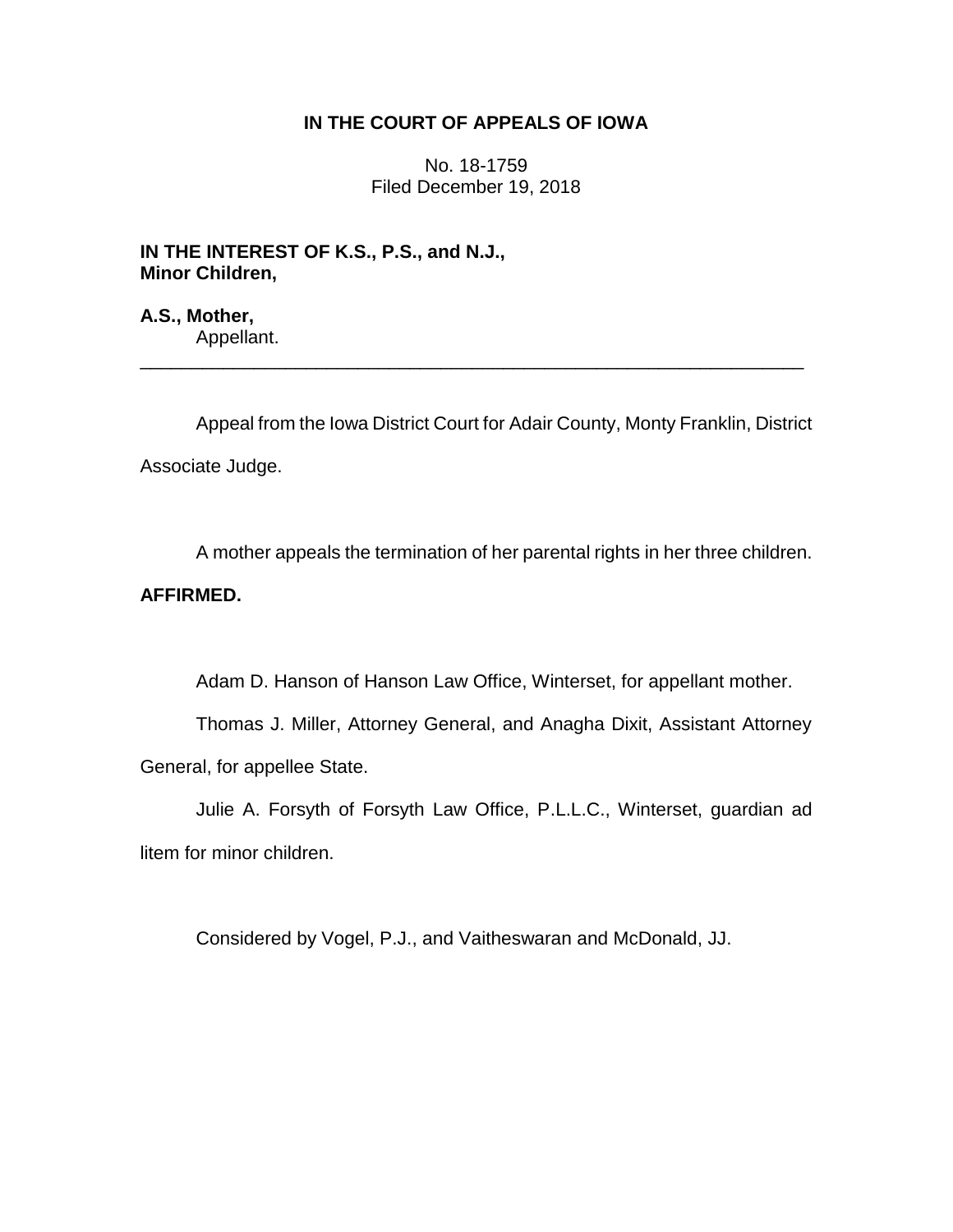## **McDONALD, Judge.**

A mother, Amanda, appeals from an order terminating her parental rights in her children, K.S., P.S., and N.J., pursuant to Iowa Code section 232.116(1)(e) and (f) (2018). In this appeal, she challenges the sufficiency of the evidence supporting termination of her parental rights. The fathers of the children do not appeal the termination of their respective parental rights.

This court reviews termination proceedings de novo. *See In re A.M.*, 843 N.W.2d 100, 110 (Iowa 2014). The statutory framework authorizing the termination of a parent-child relationship is well established. *See In re A.S.*, 906 N.W.2d 467, 472-73 (Iowa 2018) (setting forth the statutory framework). The burden is on the State to prove by clear and convincing evidence (1) the statutory ground or grounds authorizing the termination of parental rights and (2) termination of parental rights is in the best interest of the children. *See In re E.H.*, No. 17-0615, 2017 WL 2684420, at \*1 (Iowa Ct. App. June 21, 2017).

In her first claim of error, Amanda contends there is insufficient evidence supporting the statutory grounds authorizing termination of her parental rights. Where, as here, "the juvenile court terminates parental rights on more than one statutory ground, we may affirm the juvenile court's order on any ground we find supported by the record." *In re A.B.*, 815 N.W.2d 764, 774 (Iowa 2012).

We choose to focus our attention on Iowa Code section 232.116(1)(f). Amanda concedes the State proved by clear and convincing evidence the first three elements of section 232.116(1)(f) and limits her to challenge to the fourth element. The fourth element "require[s] clear and convincing evidence the children would be exposed to an appreciable risk of adjudicatory harm if returned to the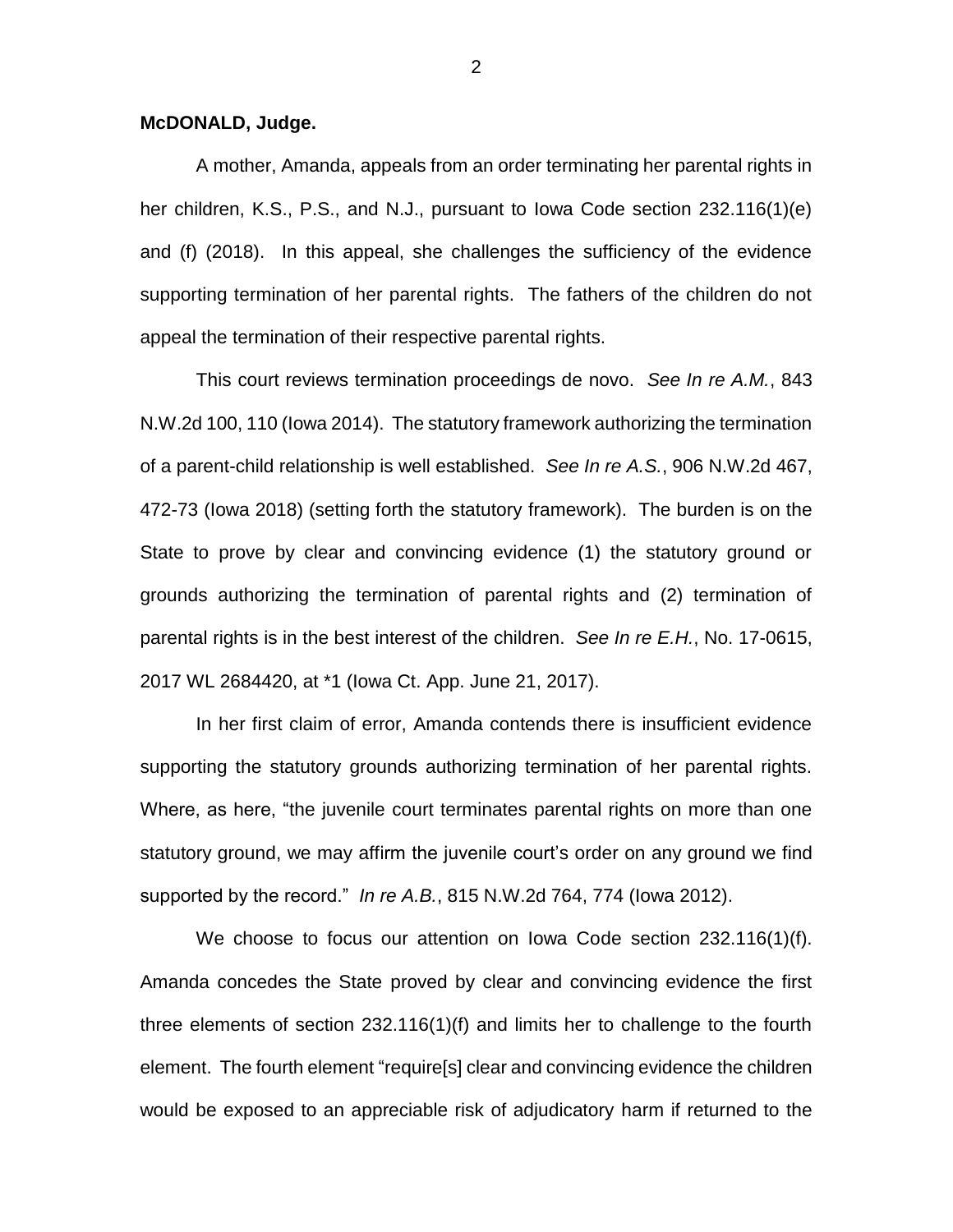parent's custody at the time of the termination hearing." *E.H.*, 2017 WL 2684420, at \*1.

On de novo review, we conclude there is clear and convincing evidence supporting termination of Amanda's rights pursuant to section 232.116(1)(f). First, Amanda admitted during the termination hearing the children could not be returned to her care. When asked, "Would you be able to receive the children back into your care today?" Amanda replied, "No." Amanda's admission is supported by other evidence. At the time of the termination hearing, Amanda lived with her federal-parolee paramour, Steve, in a two-bedroom home leased to Steve. Prior to the termination hearing, Amanda refused to sign a release permitting the Iowa Department of Human Services ("IDHS") to contact Steve and conduct a background investigation. Amanda only acquiesced and presented a signed release at the termination hearing, but it was too late for IDHS to perform any investigation. Without the necessary investigation, the children could not be returned to Amanda's care while she resided with Steve.

Second, Amanda's mental-health conditions preclude her from providing adequate care for her children. Amanda suffers from several mental-health ailments, including: bipolar-type-one disorder, obsessive-compulsive disorder, depression, and anxiety. The record reflects these conditions have prevented Amanda from providing adequate care to and supervision of the children. The record reflects Amanda has not resolved these concerns. Amanda's failure to address these concerns over the life of the case militates in favor of terminating her parental rights. *See In re J.L.*, No. 18-0324, 2018 WL 1858382, at \*2 (Iowa Ct. App. Apr. 18, 2018) (considering mother's unresolved mental-health issues as a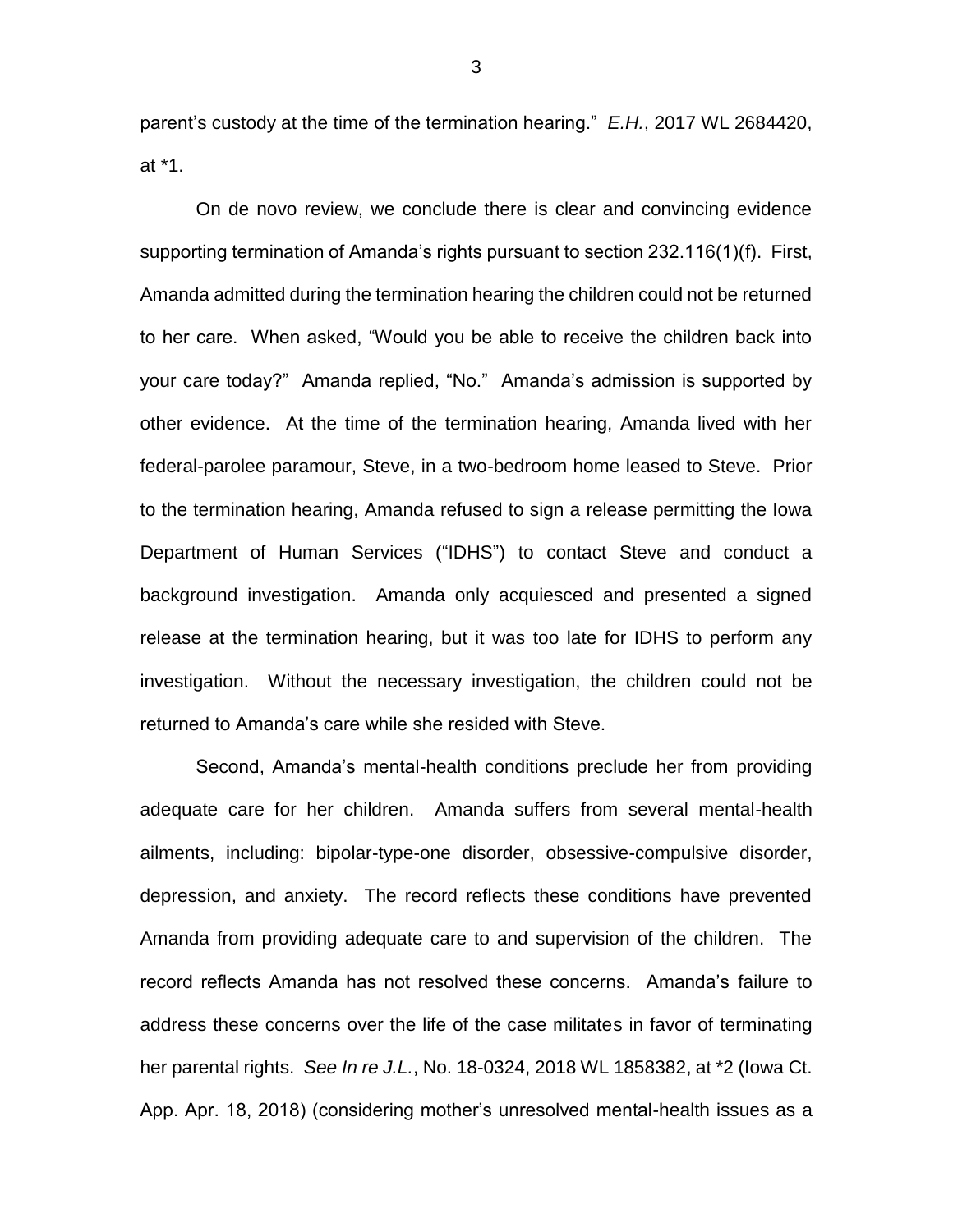factor supporting termination of her parental rights); *In re A.J.*, No. 17-1796, 2018 WL 437766, at \*2 (Iowa Ct. App. Jan. 10, 2018) (concluding mother's "untreated mental-health conditions pose[d] a risk of harm" warranting termination); *In re T.H.*, No. 17-1558, 2017 WL 6520731, at \*2 (Iowa Ct. App. Dec. 20, 2017) (concluding mother could not provide adequate supervision and care of her children due to unaddressed mental-health conditions).

Third, and related to these mental-health concerns, Amanda's inability to regulate her emotions and interact with others impedes her ability to provide adequate care for the children. *See In re O.N.*, No. 17-0918, 2017 WL 3525324, at \*3 (Iowa Ct. App. Aug. 16, 2017) (finding mother's inability to regulate her emotions supported determination that her child could not be returned to her care). Amanda repeatedly discussed the court proceedings with the children despite being told not to do so. She encouraged the children to contact the guardian ad litem and state they wanted to return to Amanda's care. She offered to purchase the children pets if they did so. She struggled to manage all three children at the same time during visitation and acted inappropriately in front of the children. For example, during one visit, Amanda forgot the food she planned to bring, became upset, and shouted in front of the children that IDHS had ruined her life and just wanted her to fail. The children then attempted to comfort Amanda and deescalate the situation. Amanda remained upset for the remainder the visit, prompting K.S. to apologize to the supervising family safety, risk, and permanency ("FSRP") worker for his mother's conduct. On another occasion, Amanda became upset when K.S. refused to attend visitation, complained about it for the duration of her

4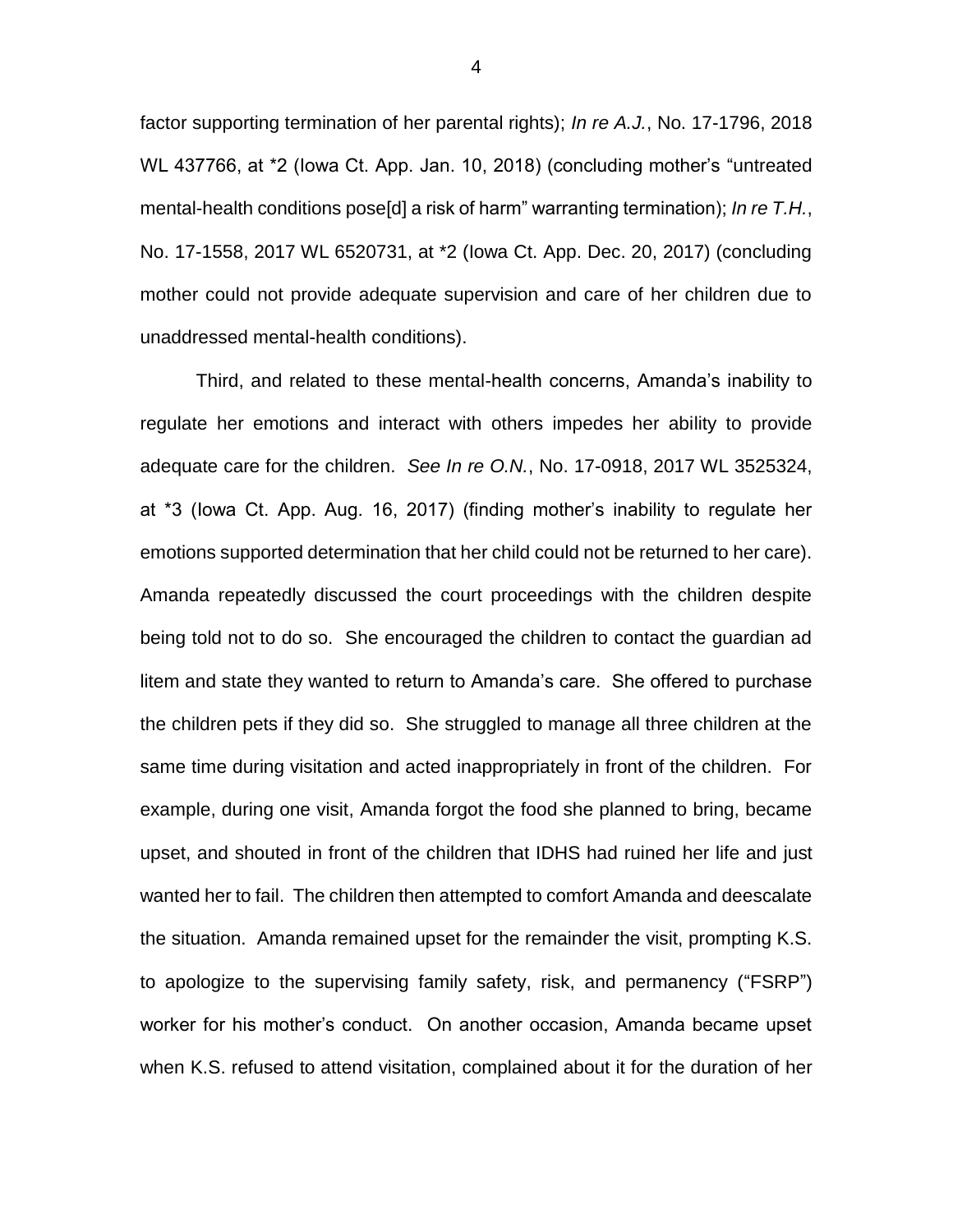visitation with N.J. and P.S., took her frustrations out on the children, and exclaimed that IDHS was violating her rights.

Fourth, in addition to her mental-health conditions, Amanda's substanceabuse problems also inhibit her ability to provide appropriate care for and supervision of the children. Amanda's substance abuse, including the use of methamphetamine, has been ongoing and dates back to her early teens. She tested positive for methamphetamine in August 2017. Amanda's substance abuse presents an appreciable risk of harm to the children. The record shows Amanda has exposed the children to her illegal behavior. For example, the children have observed Amanda smoking from a glass pipe. At least one of the children was also present when Amanda conducted a drug transaction. The record also reflects Amanda requested her children to pee in a cup for her, presumably for Amanda to obtain urine in an attempt to circumvent drug testing. Amanda's ongoing substance abuse presents an appreciable risk of adjudicatory harm to her children. *See In re A.Z.*, No. 18-1420, 2018 WL 4909831, at \*2 (Iowa Ct. App. Oct. 10, 2018) (finding children could not be returned to the mother when she did not address her substance-abuse and mental-health issues); *In re A.W.*, No. 18-0094, 2018 WL 1182618, at \*1 (Iowa Ct. App. Mar. 7, 2018) (finding mother's failure to address mental-health and substance-abuse issues supported termination of her parental rights); *In re C.E.*, No. 15-0835, 2015 WL 5578395, at \*1 (Iowa Ct. App. Sept. 23, 2015) (collecting cases finding children could not be returned to parent with unresolved substance-abuse and mental-health issues).

In her next claim of error, Amanda challenges the State's reasonable efforts toward reunification. On appeal, Amanda contends reunification would have been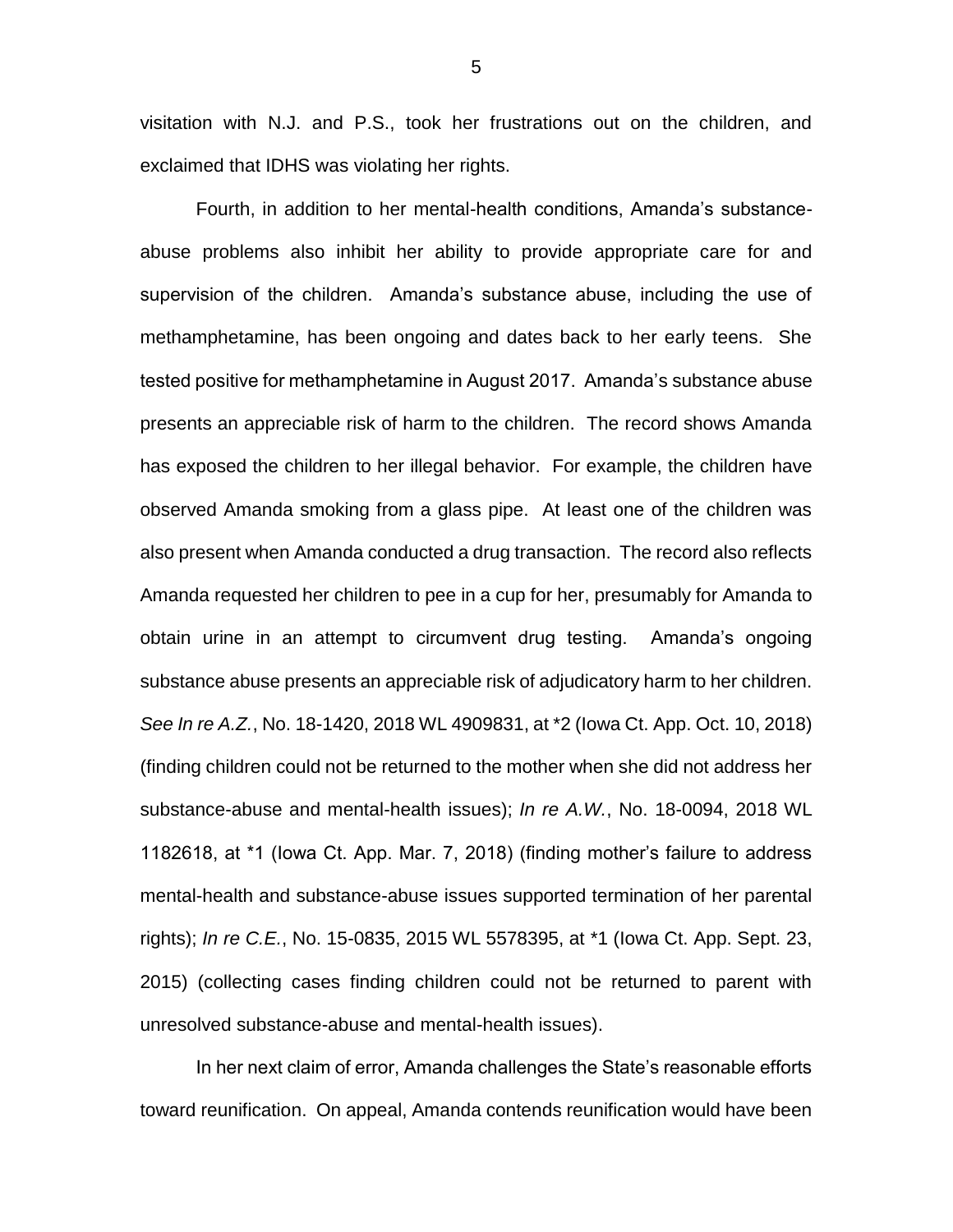more likely had she been provided with additional transportation services. The FSRP visitation notes indicate Amanda made comments to her social worker regarding additional transportation services. However, this request was never brought before the court prior to termination as required. *See In re C.H.*, 652 N.W.2d 144, 148 (Iowa 2002) ("[V]oicing complaints regarding the adequacy of services to a social worker is not sufficient. A parent must inform the juvenile court of such challenge."). This claim is not preserved for appellate review. *See In re A.A.G.*, 708 N.W.2d 85, 91 (Iowa Ct. App. 2005) (requiring parent request additional services prior to termination hearing in order to claim State failed to make reasonable efforts on appeal).

In her last claim of error, Amanda contends termination of her parental rights is not in the best interest of the children because the children are currently placed in different homes and there are no plans to reunite them in a single home. She notes IDHS could not locate a placement able to take all three children due to their behavioral issues, and she offers she is the only placement willing to do so. When making a best-interest determination, we "give primary consideration to the child[ren]'s safety, to the best placement for furthering the long-term nurturing and growth of the child[ren], and to the physical, mental, and emotional condition and needs of the child[ren]." Iowa Code § 232.116(2). While there is a recognized interest in keeping siblings together, this interest does not usurp other considerations when making a best-interest assessment. *See In re T.J.O.*, 527 N.W.2d 417, 420 (Iowa Ct. App. 1994).

We conclude termination of Amanda's rights is in the best interest of the children. As a result of Amanda's inability to provide a safe home for the children,